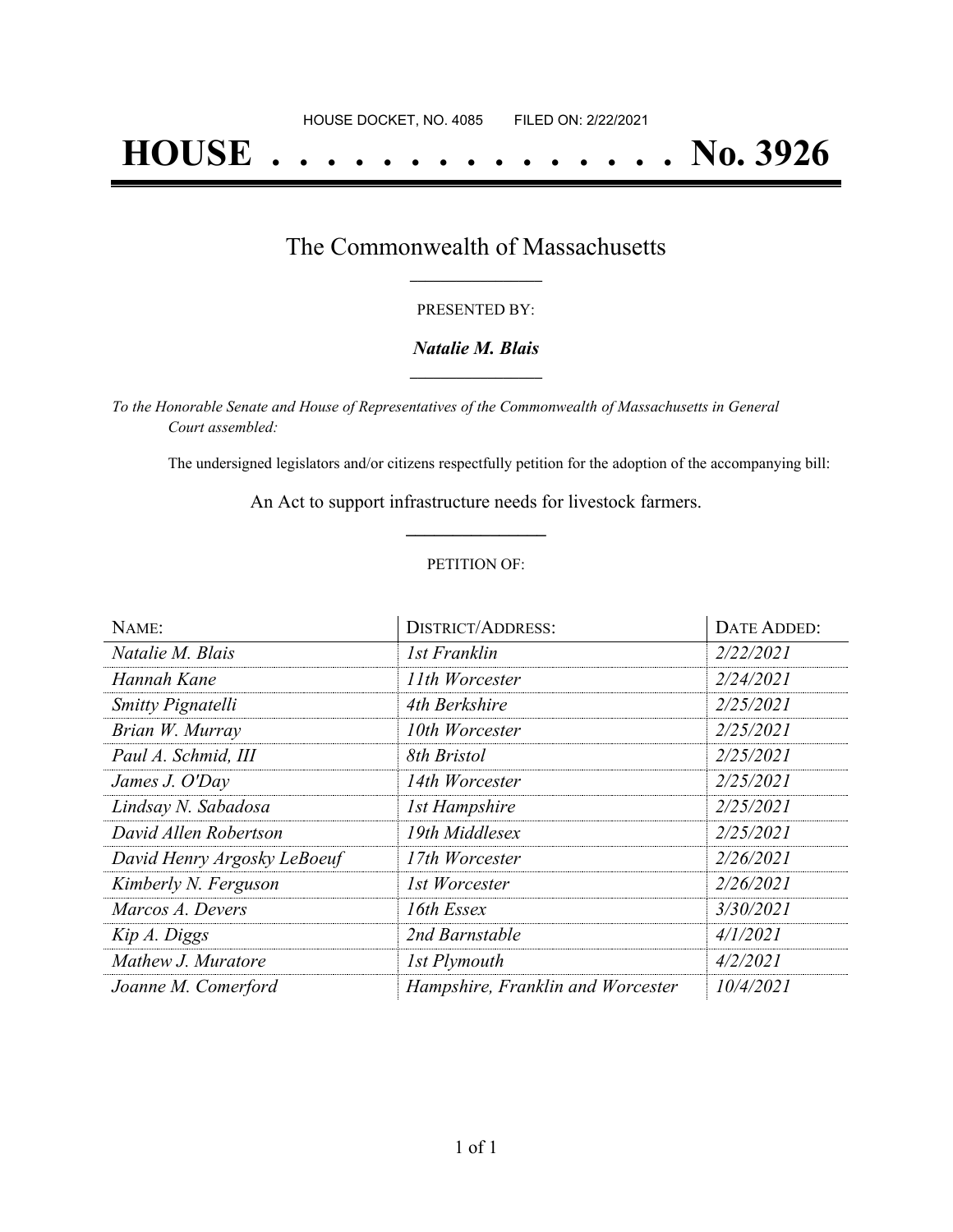By Ms. Blais of Sunderland, a petition (subject to Joint Rule 12) of Natalie M. Blais and others relative to the inspection of slaughter and meat inspection program. Public Health.

# The Commonwealth of Massachusetts

**In the One Hundred and Ninety-Second General Court (2021-2022) \_\_\_\_\_\_\_\_\_\_\_\_\_\_\_**

**\_\_\_\_\_\_\_\_\_\_\_\_\_\_\_**

An Act to support infrastructure needs for livestock farmers.

Be it enacted by the Senate and House of Representatives in General Court assembled, and by the authority *of the same, as follows:*

| $\mathbf{1}$ | The Department of Public Health shall enter into a cooperative agreement, or the                   |
|--------------|----------------------------------------------------------------------------------------------------|
| 2            | equivalent, with the United States Department of Agriculture to take on duties relative to the     |
| 3            | inspection of slaughter and meat inspection programs, provided that the state inspection and       |
| 4            | enforcement program meets or exceeds the requirements of the United States Department of           |
| 5            | Agriculture. The program shall allow for livestock and poultry slaughter and meat processing of    |
| 6            | animals raised in Massachusetts by Massachusetts farmers.                                          |
| $\tau$       | A commission shall be established to develop regulations for the state inspection and              |
| 8            | enforcement program. The commission shall consist of the director of the animal health division    |
| 9            | at the department of agricultural resources or their designee; the director of the food protection |
| 10           | program at the department of public health or their designee; a designee of UMass Extension;       |
| 11           | two Massachusetts livestock growers; a designee of of a membership-based organization              |

12 representing farmers; and a designee of an existing meat processing facility located in

13 Massachusetts.